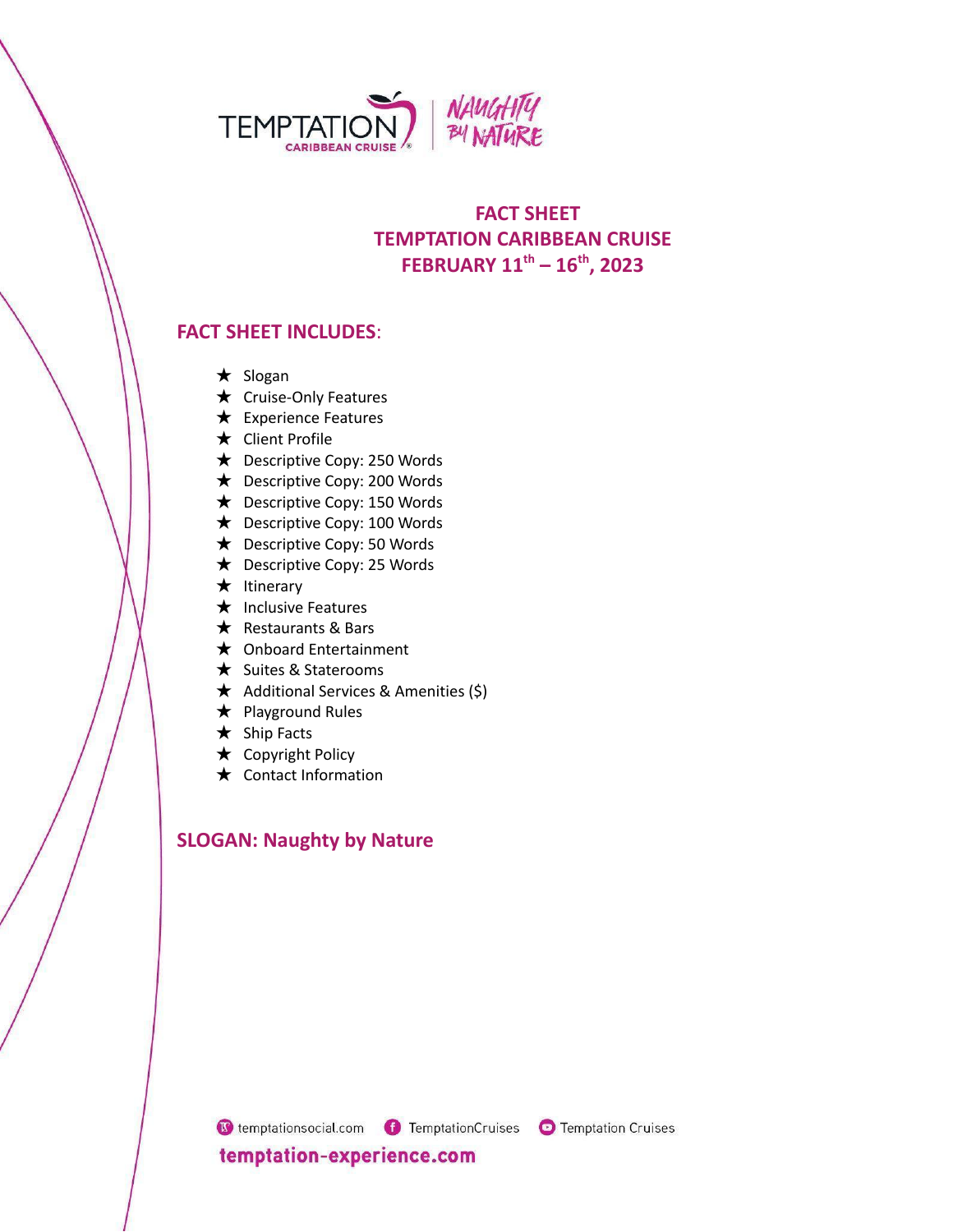

## **CRUISE-ONLY FEATURES:**

- ★ R-Rated Red Room
- ★ Spicy Workshops
- **★** Naughty Pool Parties
- ★ Clothing-optional, couples-only hotspot

### **HIGHLIGHTS:**

- ★ Classic Beverage Package included
- **★** Sexy Signature Theme Nights
- ★ Special Guest DJs
- $\star$  Complimentary wining & dining
- ★ Topless & Clothing-Optional Areas
- **★** Provocative Poolside Experience

## **CLIENT PROFILE:**

- $\star$  A cruise experience for those 21+ years old. Average age: 38 50 years old
- $\star$  For the open-minded who enjoy socializing
- $\star$  They tend to explore new ways to get out of the routine and live new experiences
- $\star$  They look for variety in everything
- $\star$  Enjoy nightlife and spare time
- $\star$  They look for musical tendencies as a central theme, that makes them feel in constant contact with others
- $\star$  Have high social skills
- $\star$  They are extroverted, dynamic, and expressive
- $\star$  They look for trending products and services
- $\star$  Dress with style
- $\star$  Active in social networks
- $\star$  They are concerned about the environment and have high expectations about the services and facilities
- $\star$  Love cruising in the Caribbean
- $\star$  Confident, curious, and sophisticated
- $\star$  Have a broad civic culture
- $\star$  Like to feel in control
- $\star$  They like to lead others
- $\star$  Have a global perspective
- $\star$  They are sensitive
- $\star$  Like the element of surprise
- $\star$  They don't like to wait too long
- ★ Visually oriented

G temptationsocial.com G TemptationCruises G Temptation Cruises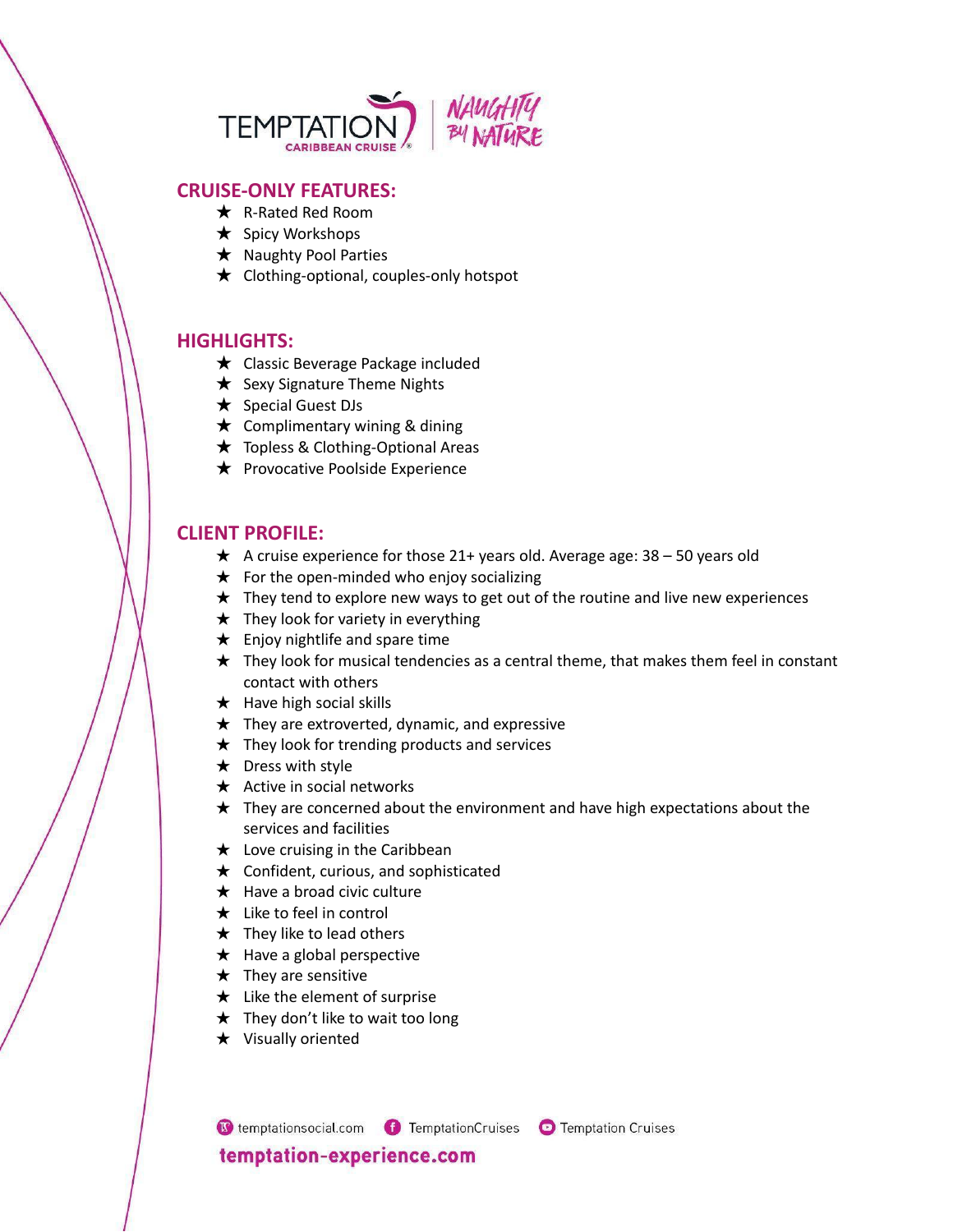

## **DESCRIPTIVE COPY: 250 WORDS**

Temptation Cruises is ready to party at sea for the sexiest adventure ever: number three! Together we will make waves and play the Naughty-by-Nature way while rocking an all-new route that's filled with the perfect mix of high-octane adventures to boot!

This wild 6-day/5-night Western Caribbean voyage on board the Celebrity Summit ship, sets sail from the paradisiacal port of Miami, Florida, docking along the way in gorgeous George Town, Cayman Islands, and super-cool Key West, Florida. Additionally, this voyage has two programmed days at sea full of non-stop party and so much to see!

It's time to try the funtastic floating version of a Temptation vacation! Passengers are sure to be inspired to get in on the action and experience topless-optional areas, a clothing-optional hotspot sponsored by Temptation Grand, a tempting couples-only R-Rated Red Room to spice things up, exhilarating pool parties, hot workshops, internationally acclaimed DJs, and our outrageous theme nights. With all this and more, we're taking the Temptation Caribbean Cruise experience to spicy new heights.

To up the fun factor, the Classic Beverage Package, four fabulous dining venues, and room service are included too. On board the Temptation Caribbean Cruise, everything sailors could ever want, or need, is a guarantee. Our mission: we aim to please.

For those seeking a unique, always-sexy experience at sea, we'll add a splash of naughty that has never been seen. We'll party not only at night but throughout the day. Are you ready to play the Temptation Cruises way? Cross the gangway!

## **DESCRIPTIVE COPY: 200 WORDS**

Temptation Cruises is ready to party at sea for the sexiest adventure ever: number three! Together we will make waves and play the Naughty-by-Nature way while rocking an all-new route that's filled with the perfect mix of high-octane adventures to boot!

This wild 6-day/5-night Western Caribbean voyage on board the Celebrity Summit ship, sets sail from the paradisiacal port of Miami, Florida, docking along the way in George Town, Cayman Islands, and Key West, Florida. Additionally, this voyage has two programmed days at sea full of non-stop party!

It's time to try the funtastic floating version of a Temptation vacation! Get in on the action and experience topless-optional areas, a clothing-optional hotspot sponsored by Temptation Grand, a

C temptationsocial.com C TemptationCruises C Temptation Cruises temptation-experience.com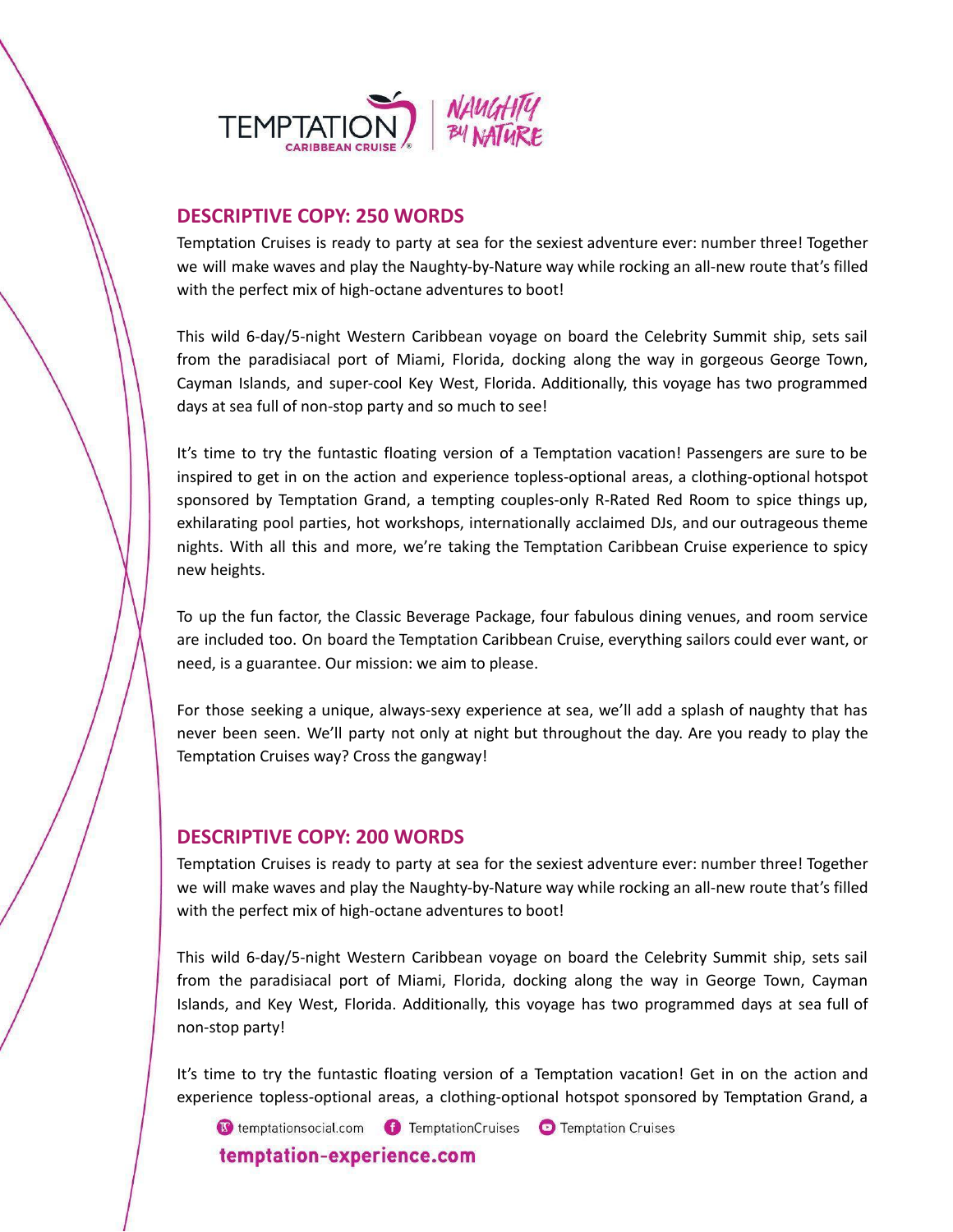

couples-only R-Rated Red Room, exhilarating pool parties, hot workshops, internationally acclaimed DJs, and our outrageous theme nights. With all this and more, we're taking the Temptation Caribbean Cruise experience to spicy new heights.

To up the fun factor, the Classic Beverage Package, four fabulous dining venues, and room service are included too. On board the Temptation Caribbean Cruise, everything sailors could ever want, or need is a guarantee.

For those seeking a unique, always-sexy experience at sea, we´ll add a splash of naughty that has never been seen.

## **DESCRIPTIVE COPY: 150 WORDS**

Temptation Cruises is ready to party at sea for the sexiest adventure ever: number three! Together we will make waves and play the Naughty-by-Nature way while rocking an all-new route that's filled with the perfect mix of high-octane adventures to boot!

This wild 6-day/5-night Western Caribbean voyage on board the Celebrity Summit ship, sets sail from the paradisiacal port of Miami, Florida, docking along the way in George Town, Cayman Islands, and Key West, Florida. Additionally, this voyage has two programmed days at sea full of non-stop party!

Get in on the action and experience topless-optional areas, a clothing-optional hotspot, a couples-only R-Rated Red Room, pool parties, workshops, internationally acclaimed DJs, and our outrageous theme nights. Also, the Classic Beverage Package, four fabulous dining venues, and room service are included.

For those seeking a unique, always-sexy experience at sea, we´ll add a splash of naughty that has never been seen.

## **DESCRIPTIVE COPY: 100 WORDS**

Temptation Cruises is ready to party at sea for the sexiest adventure ever: number three!

This wild 6-day/5-night Western Caribbean voyage on board the Celebrity Summit ship, sets sail from Miami, Florida, docking along the way in George Town, Cayman Islands, and Key West, Florida.

Enjoy our topless-optional areas, a clothing-optional hotspot, a couples-only R-Rated Red Room, pool parties, workshops, internationally acclaimed DJs, and outrageous theme nights. Also, the Classic Beverage Package, four fabulous dining venues, and room service are included.

C temptationsocial.com C TemptationCruises C Temptation Cruises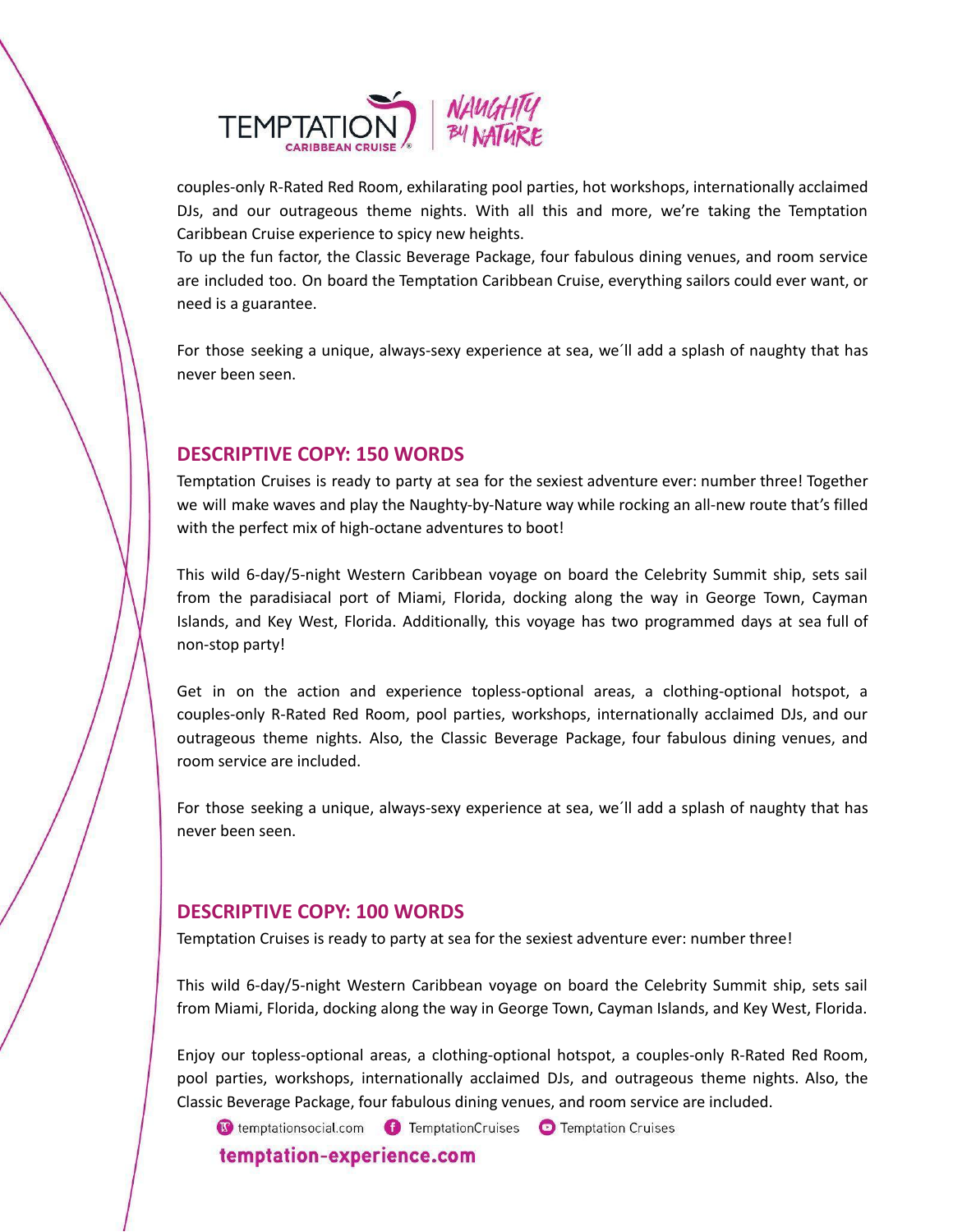

For those seeking a unique, always-sexy experience at sea, we´ll add a splash of naughty that has never been seen.

## **DESCRIPTIVE COPY: 50 WORDS**

Temptation Cruises is ready to party at sea for the sexiest adventure ever: number three!

This wild 6-day/5-night Western Caribbean voyage on board the Celebrity Summit ship, includes topless-optional areas, a clothing-optional hotspot, a couples-only R-Rated Red Room, pool parties, workshops, internationally acclaimed DJs, outrageous theme nights, the Classic Beverage Package, four dining venues, and room service.

## **DESCRIPTIVE COPY: 25 WORDS**

Join us for a wild 6-day/5-night all-inclusive Temptation Caribbean Cruise adventure on board the Celebrity Summit ship. We're ready to party at sea on board number three, our sexiest voyage ever!

| Day            | Day of the<br>week | Date       | <b>Port</b>                  | <b>Arrival</b> | <b>Departure</b> |
|----------------|--------------------|------------|------------------------------|----------------|------------------|
| 1              | Saturday           | 11/02/2023 | Miami, Florida               |                | 16:00            |
| $\mathfrak{D}$ | Sunday             | 12/02/2023 | At Sea                       |                |                  |
| 3              | Monday             | 13/02/2023 | George Town, Grand<br>Cayman | 07:00          | 18:00            |
| 4              | Tuesday            | 14/02/2023 | At Sea                       |                |                  |
| 5              | Wednesday          | 15/02/2023 | Key West, Florida            | 07:00          | 17:00            |
| 6              | Thursday           | 16/02/2023 | Miami, Florida               | 07:00          |                  |

# **ITINERARY:**

\*Ports, arrival, and departure times are subject to change without prior notice.

C temptationsocial.com C TemptationCruises C Temptation Cruises temptation-experience.com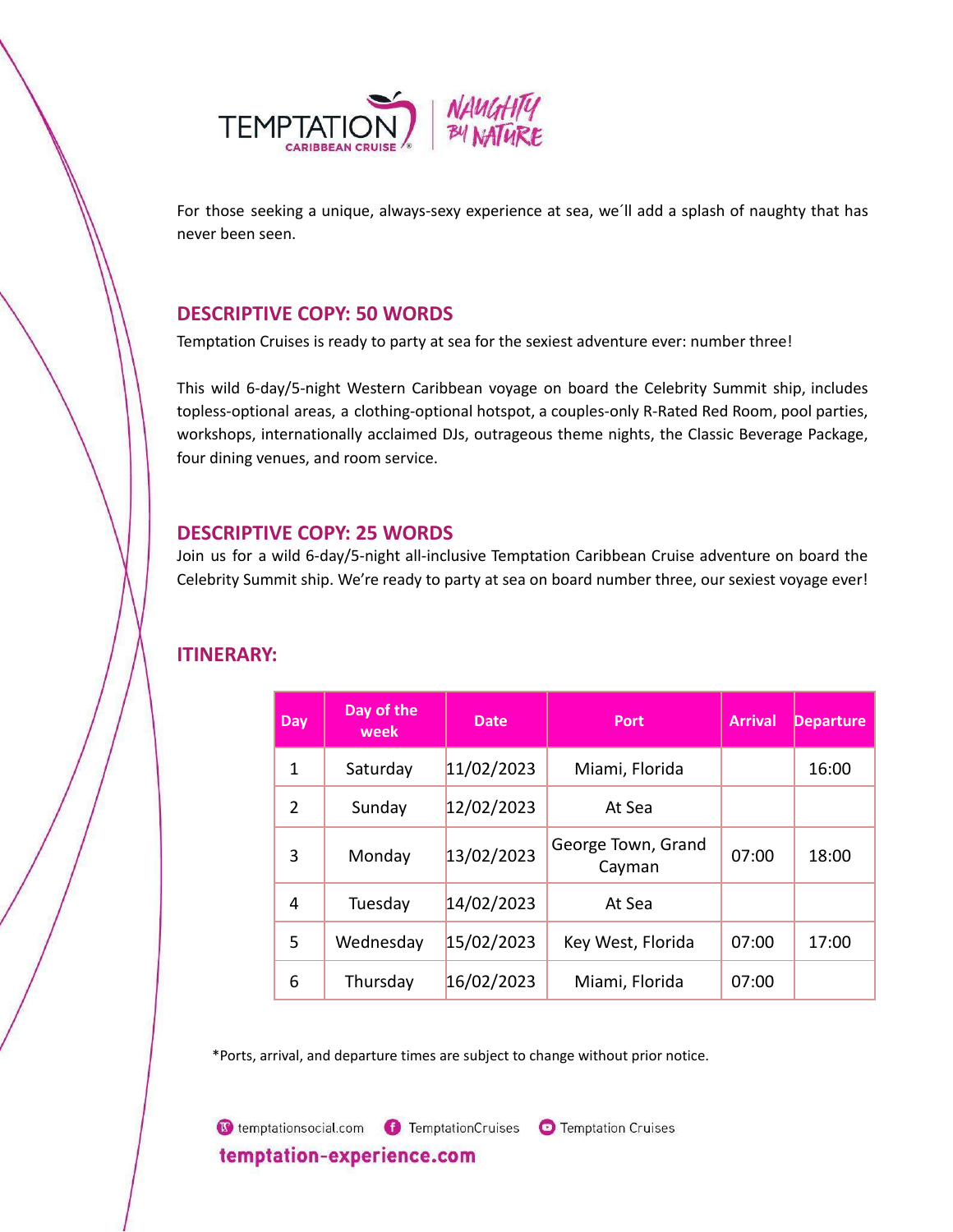

# **INCLUSIVE FEATURES:**

### **INCLUSIVE VOYAGE**

What distinguishes this cruise from others? The **CLASSIC BEVERAGE PACKAGE IS INCLUDED**! Enjoy international and national brand, alcoholic and non-alcoholic beverages at no additional charge.

If that is not enough, you also have **four dining venues, plus room service included**, with a wide variety of options for each meal and in between!

### **TOPLESS & CLOTHING-OPTIONAL AREAS**

Try something new! Our extraordinary topless-optional areas, and our new clothing-optional hotspot, invite you to experience freedom in a liberating atmosphere at sea!

### **SEXY SIGNATURE THEME NIGHTS**

We love the element of surprise, so get ready for some sexy signature themes to dominate your nights.

## **R-RATED RED ROOM**

This playroom is for those looking to expand their sexual horizons, a space where freedom reigns (couples only).

## **SPICY DAYTIME ACTIVITIES**

Because variety is the spice of life, our Playmakers will be adding some new spices to the recipe. Get ready for some mind-blowing fun in the sun!

## **SPICY WORKSHOPS**

Hosted by specialists in sexology, you will have the opportunity to participate in intimate and exciting workshops unique to this itinerary.

## **SEXY POOL**

As one of Temptation's trademark playgrounds, this is where anyone and everyone wants to be by day. If hot bodies are what you want to see, the Sexy Pool is where you want to be.

### **FITNESS CENTER**

Leave your excuses on shore and get ship shape on board. Our fitness center is loaded with the latest in weight systems and cardio equipment.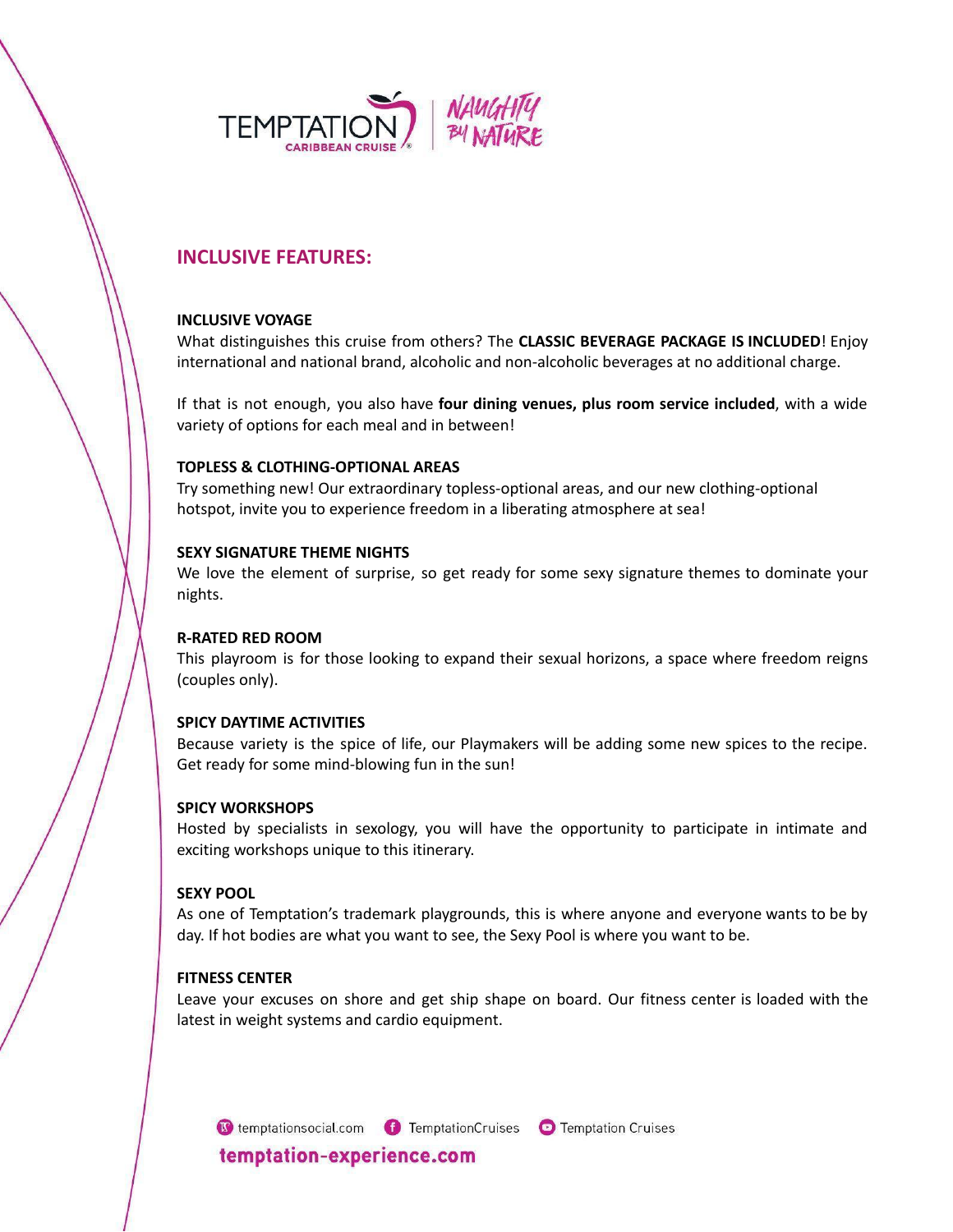

# **RESTAURANTS & BARS: RESTAURANTS**

### **COSMOPOLITAN MAIN RESTAURANT**

Included | À la carte Breakfast, lunch (sea days only), and dinner

## **OCEANVIEW CAFÉ & BAR**

Included | Buffet Pasta, pizza, stir-fry, sushi, salads, and desserts Breakfast, lunch, and dinner

### **MAST GRILL (POOLSIDE)** Included| Buffet

Burgers Lunch

## **SPA CAFÉ** Included Eclectic blend of healthy, flavorful offerings Breakfast and lunch

## **BLU**

Included for AquaClass | À la carte Clean cuisine Breakfast and dinner

## **LUMINAE**

Included for suite guests only, except AquaClass | À la carte Eclectic cuisine Breakfast, lunch (sea days only), and dinner

## **QSINE**

Cover (\$55 USD per person)\* | À la carte Specialty dinner

## **SUSHI ON FIVE**

Pricing | À la carte Japanese specialties Lunch (sea days only) and dinner

C temptationsocial.com C TemptationCruises C Temptation Cruises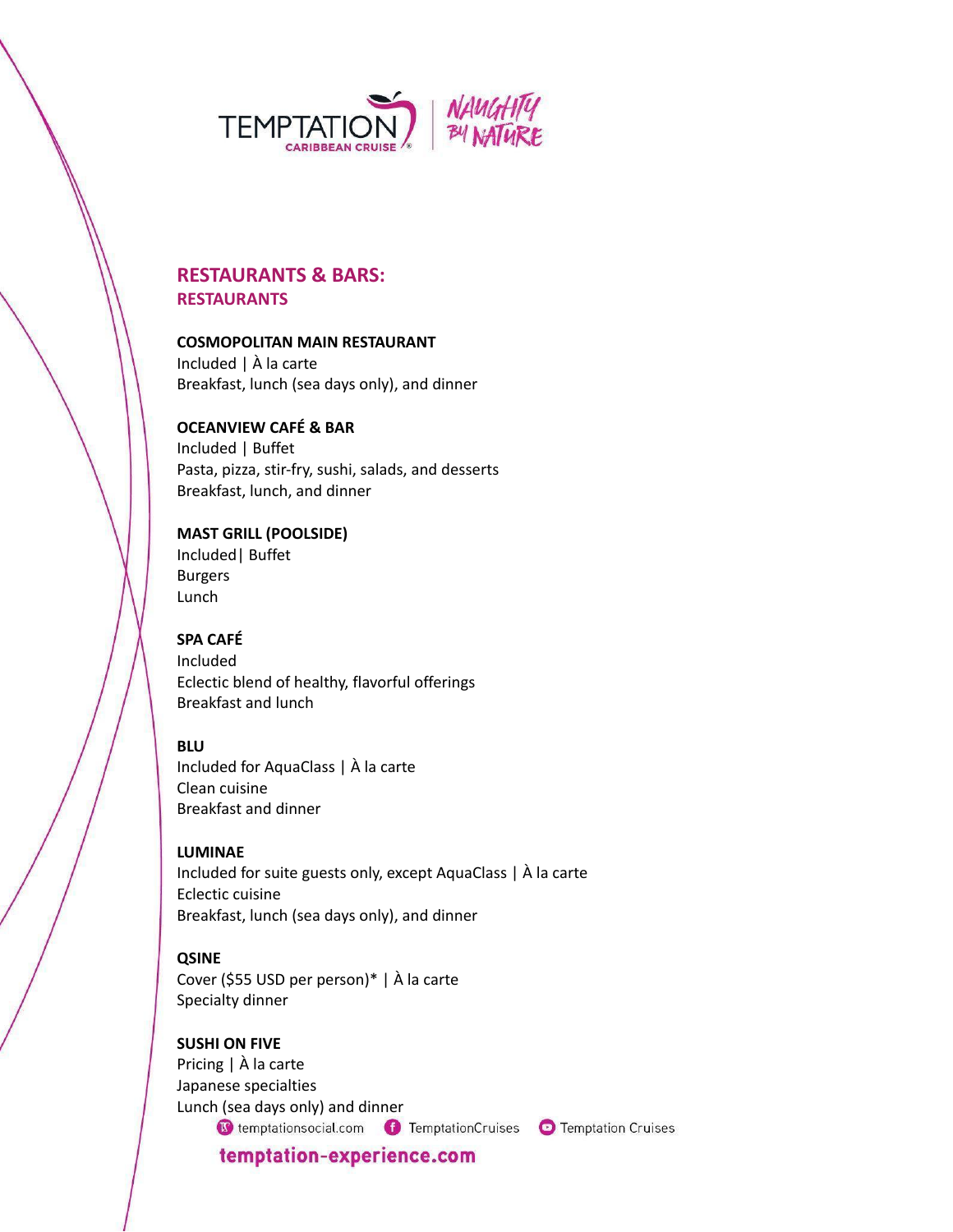

**TUSCAN GRILLE** Cover (\$45 USD per person)\* | À la carte **Steakhouse** Lunch (sea days only) and dinner

**CHEF'S TABLE** Cover (\$) | À la carte

**24-HOUR ROOM SERVICE** Included (late-night fee to be determined\*)

## *\*Prices are subject to change*

## **BARS & LOUNGES**

**CELLAR MASTERS** Bold collection of fine wines from around the world.

**MARTINI BAR & CRUSH** Creative cocktails served with flair.

**MAST BAR** Poolside cocktails, frozen specialties, and non-alcoholic offerings.

**POOL BAR** Sunny spot for refreshing beverages.

**RENDEZVOUS LOUNGE** Place to meet to enjoy a signature cocktail before or after dinner.

**SKY LOUNGE** Panoramic views by day, phenomenal hotspot by night.

**SUNSET BAR** Grab a cocktail and watch the sun set from the ship's wake.

**CAFÉ AL BACIO & GELATERIA** Snacks, dessert cocktails, and rich coffees.

G temptationsocial.com G TemptationCruises G Temptation Cruises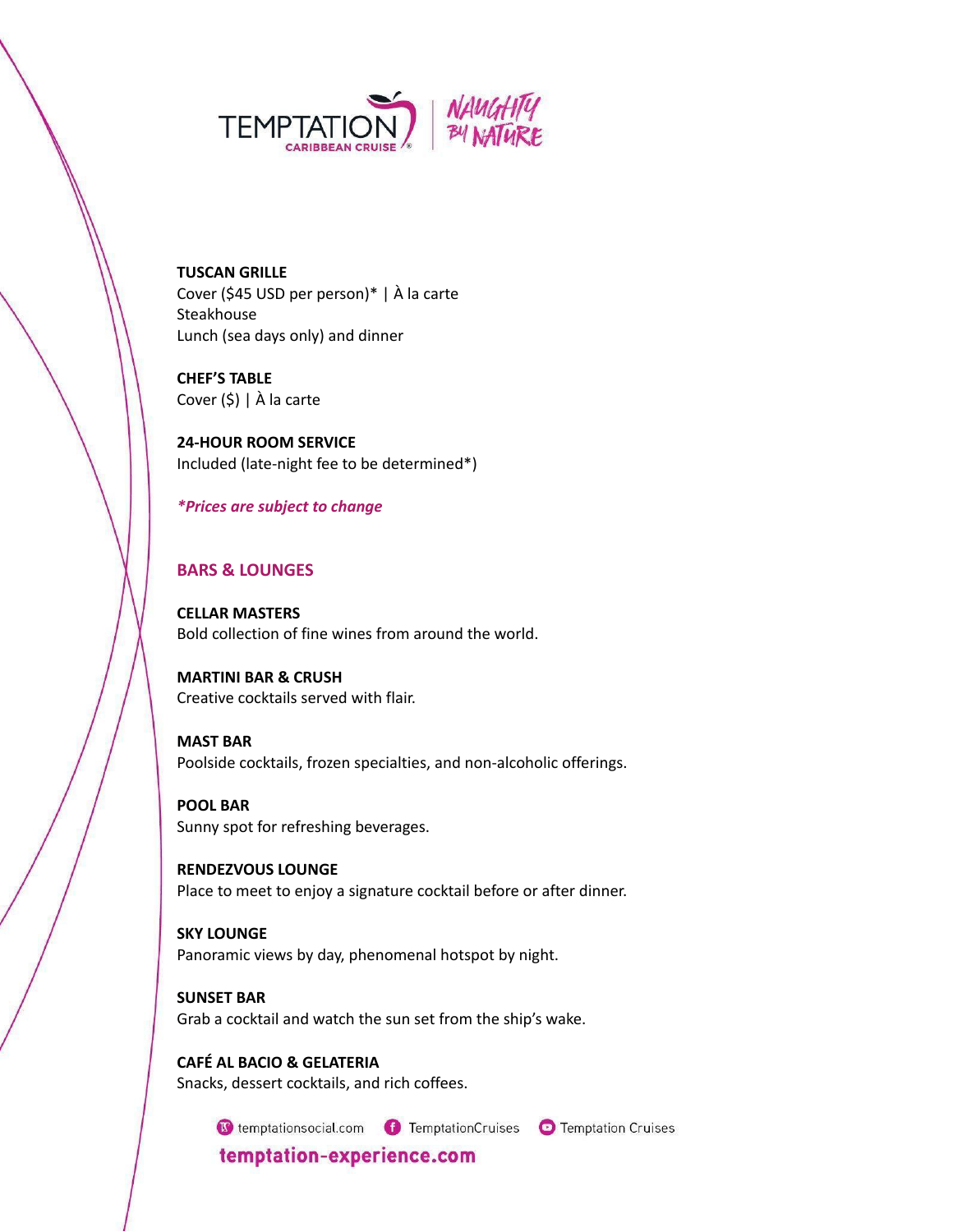

# **ONBOARD ENTERTAINMENT:**

Naughty by Nature may be the name, but legendary entertainment is our game! Our paradisiacal playground offers the sexiest line-up of daytime and evening entertainment at sea, for those seeking non-stop party!

Temptation Cruises offers a variety of entertainment options everyone will enjoy, including cruise-only features that will take your experience to a whole new level: try something new, like our R-Rated Red Room; expand your horizons with spicy workshops by world-renowned sexologists; let your imagination run wild during our sexy theme nights; or enjoy the unparalleled party zone provided by our naughty pool parties. All this and much, much more await you…

For specific entertainment details regarding this voyage, stay tuned as sailing dates approach.

# **SUITES & STATEROOMS:**

## **SUITES**

### **ALL SUITES INCLUDE:**

### **DINING**

- ★ Classic Beverage Package
- ★ Dining at Luminae (not included for Aqua Class), exclusive restaurant serving complimentary breakfast, lunch\*, and dinner
- $\bigstar$  Full in-suite breakfast, lunch, and dinner service
- $\star$  24-hour room service (late-night fee)
- $\bigstar$  Expanded room service breakfast menu

### **SERVICES**

- $\star$  Personal butler
- $\bigstar$  Onboard destination concierge
- $\bigstar$  Priority check-in upon arrival and departure
- $\bigstar$  Priority embarkation in all ports of call
- $\bigstar$  Priority debarkation
- $\bigstar$  Priority tender service
- **★** Twice daily housekeeping service (makeup and turndown)<br> **③** temptationsocial.com TemptationCruises Temptation Cruises
-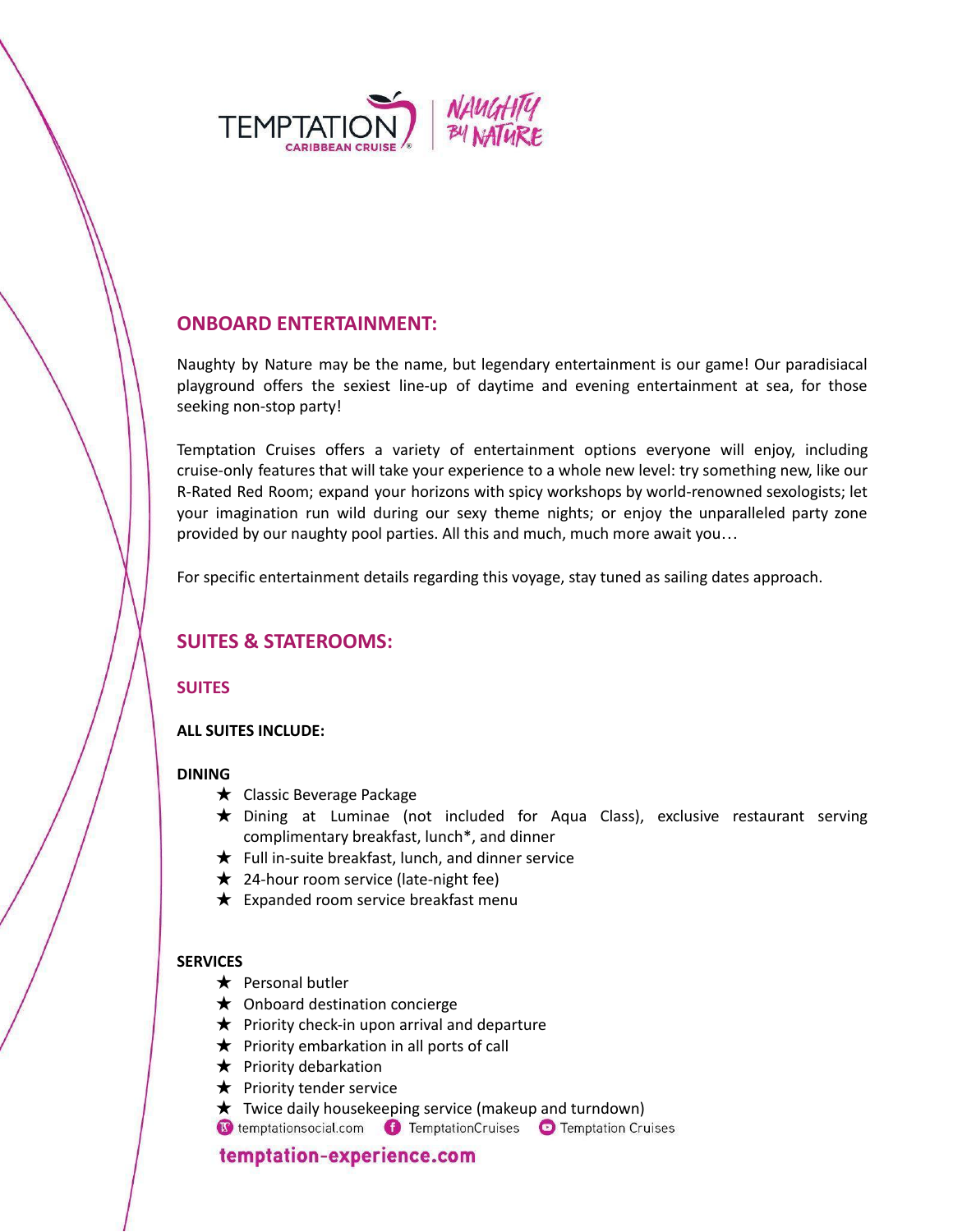

#### **AMENITIES**

- $\bigstar$  Daily delivery of afternoon savories
- ★ Welcome bag
- $\bigstar$  Premium luxury bath amenities
- $\bigstar$  Beach towel service, shoeshine service, use of golf umbrella and binoculars
- ★ Flowers
- $\bigstar$  Specialty coffee (in suite)
- $\bigstar$  Pillow selection upon request
- $\bigstar$  Plush cotton bathrobes
- $\star$  100% cotton bath towels and linens

#### **SUITE FEATURES**

- $\star$  Veranda with lounge seating
- $\bigstar$  Specialty massaging showerhead
- $\bigstar$  Floor-to-ceiling sliding glass doors
- $\star$  Sitting area with sofa
- $\bigstar$  Dual voltage 110/220 AC
- $\bigstar$  Plentiful storage space in bathroom and wardrobe
- $\star$  Interactive television system
- $\star$  Safety deposit box
- $\star$  Mini fridge\* (charges may apply)

#### **PENTHOUSE SUITES (2)**

Suite: 1,432 - 1,690 sq. ft.\* Veranda: 1,098 sq. ft.\* Location: deck 6 Max occupancy: 4 \*All measurements are approximate.

Features living and dining areas, floor-to-ceiling sliding glass doors, baby grand piano, butler's pantry, and balcony with whirlpool tub. Additionally, the master bedroom comes with a king-size bed, a dressing room, and marble bath with whirlpool tub and separate shower. Includes the Premium Beverage Package and exclusive access to Luminae restaurant.

### **Premium "All-In" Benefits**

- ★ Unlimited internet access
- $\star$  Complimentary mini bar of beer, soda, and water (stocked daily)
- $\star$  Two complimentary bottles of alcohol with mixers
- C temptationsocial.com **C** TemptationCruises **C** Temptation Cruises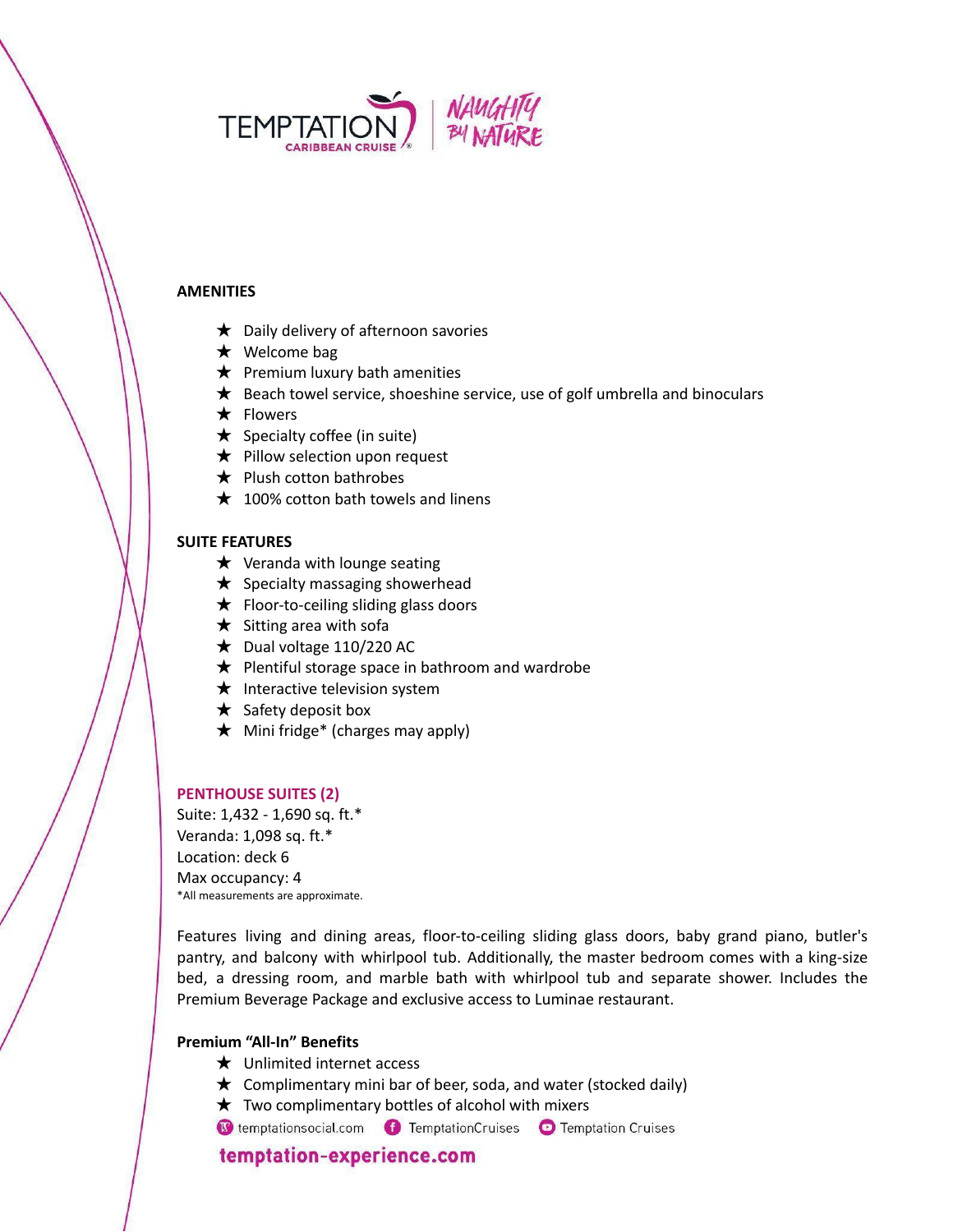

- ★ Welcome bottle of sparkling water
- $\bigstar$  Complimentary laundry service

#### **Suite features:**

- $\star$  Baby grand piano
- ★ Butler's Pantry
- $\star$  Veranda with whirlpool and lounge seating
- ★ King-size bed
- $\star$  Marble master bath w/whirlpool
- $\star$  Walk-in closet

#### **ROYAL SUITES (8)**

Suite: 562 sq. ft.\* Veranda: 195 sq. ft.\* Location: deck 6 Max occupancy: 4 \*All measurements are approximate.

Features living and dining area, floor-to-ceiling sliding doors, and balcony with a whirlpool tub. Additionally, the master bedroom comes with a queen-size bed, walk-in closet, and master bath with whirlpool tub, separate shower, and dual sinks. Includes the Premium Beverage Package and exclusive access to Luminae restaurant.

### **Premium "All-In" Benefits**

- ★ Unlimited internet access
- $\star$  Complimentary mini bar of beer, soda, and water (stocked daily)
- $\star$  Two complimentary bottles of alcohol with mixers
- $\star$  Welcome bottle of sparkling water
- $\bigstar$  Complimentary laundry service

#### **Suite features:**

- $\star$  Veranda with whirlpool and lounge seating
- $\star$  Separate living room with dining and sitting area
- $\star$  Tub with whirlpool jets
- $\star$  Walk-in closet

#### **CELEBRITY SUITES (8)**

Suite: 498 sq. ft.\* Veranda: 89 sq. ft.\* Location: decks 6, 7, 8, 9 Max occupancy: 3

C temptationsocial.com C TemptationCruises C Temptation Cruises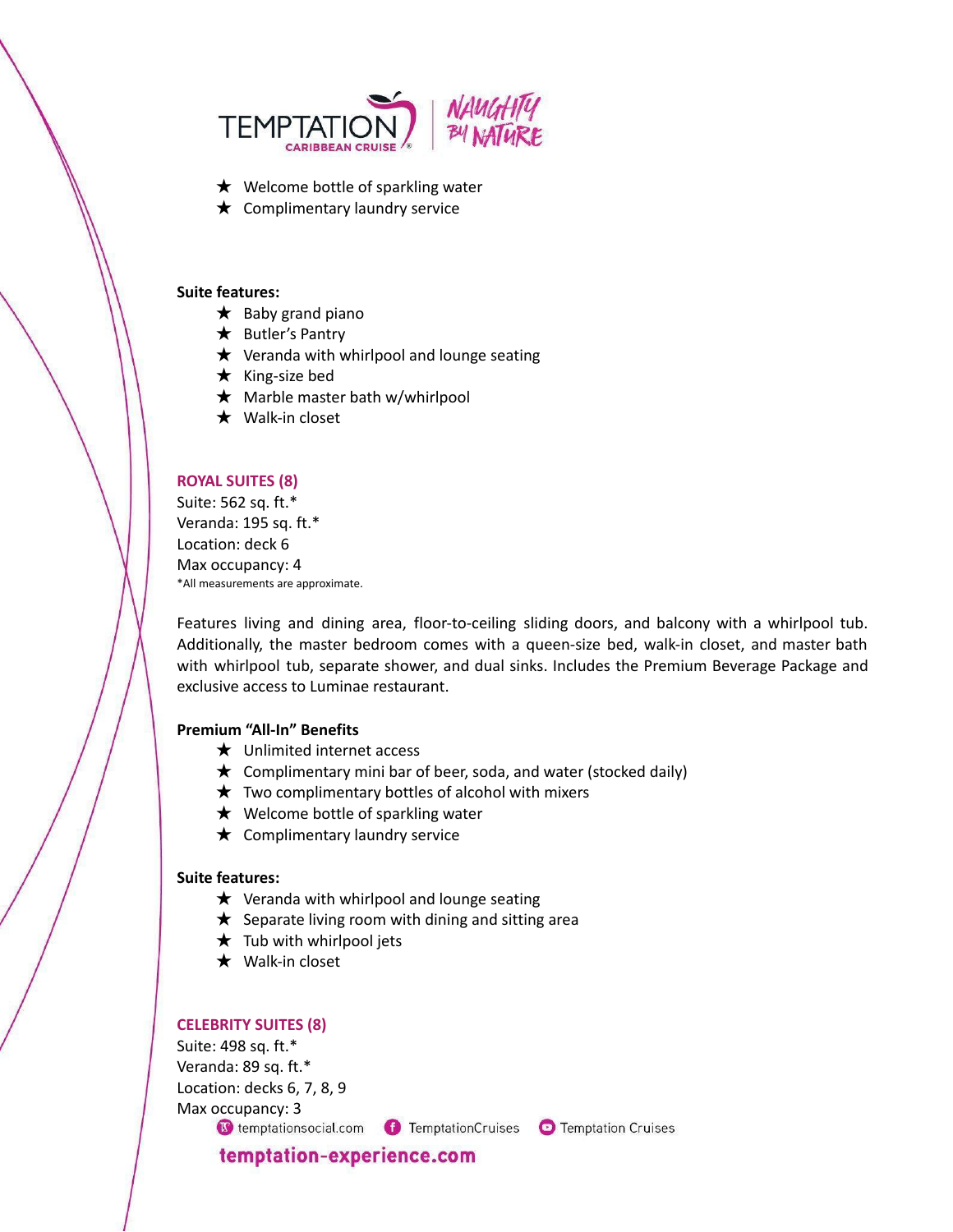

\*All measurements are approximate.

Features floor-to-ceiling sliding glass doors, sitting area with queen sofa bed and mini-refrigerator. The bedroom comes with a vanity, walk-in closet, and bath with shower and bathtub combination. Includes exclusive access to Luminae restaurant.

### **Premium "All-In" Benefits**

 $\bigstar$  Welcome bottle of sparkling wine

#### **Suite features:**

- ★ Veranda
- $\star$  Glass enclosed sitting area
- $\star$  Tub with whirlpool jets
- ★ Walk-in closet

#### **SKY SUITES (32)**

Suite: 254 sq. ft.\* Balcony: 57 sq. ft.\* Location: decks 6, 8, 9 Max occupancy: 3 \*All measurements are approximate.

Features sliding glass doors, living room with queen sofa bed, mini-refrigerator, LCD TV, vanity, and bath with shower and bathtub combination. Includes exclusive access to Luminae restaurant.

**Important note:** cabins 6116, 8121, 8125, 9117, 9121, and 9123 are double occupancy only. All other cabins in this category are triple occupancy.

#### **Premium "All-In" Benefits**

 $\star$  Welcome bottle of sparkling wine

#### **Suite features:**

 $\star$  Veranda with lounge seating

#### **AQUA CLASS (120)**

Stateroom: 191 sq. ft.\* Balcony: 54 sq. ft.\* Location: decks 9, 11 Maximum occupancy: 2

\*All measurements are approximate.

C temptationsocial.com C TemptationCruises C Temptation Cruises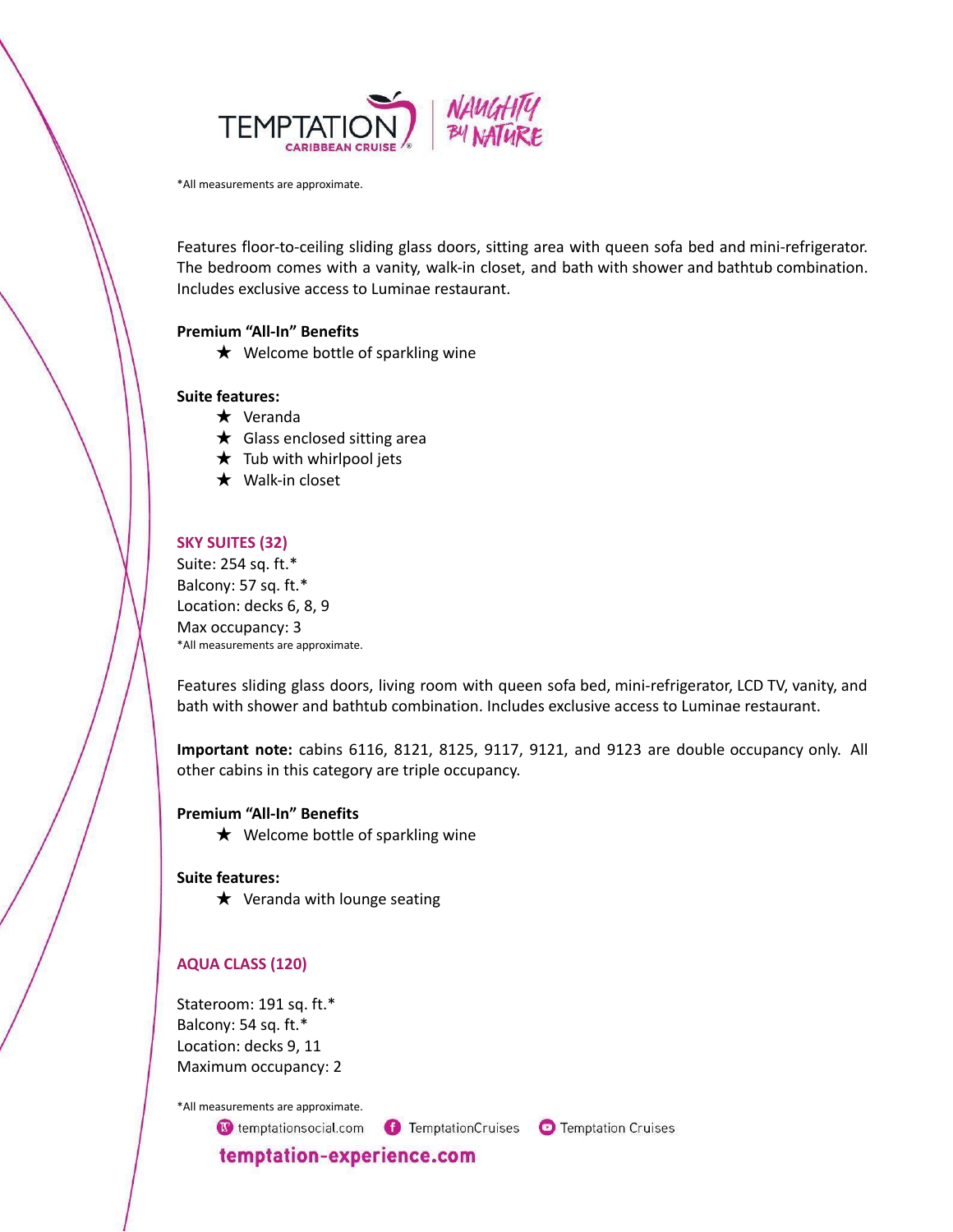

Features sitting area with sofa, LCD TV, vanity, balcony with lounge seating, and bathroom with Hansgrohe® shower panel. Includes exclusive access to Blu restaurant, serving clean cuisine.

### **AquaClass Stateroom benefits:**

- ★ Specialty restaurant Blu, created just for AquaClass guests, serving complimentary, healthy continental breakfast daily, and contemporary dinner nightly
- $\bigstar$  Expanded room service breakfast menu
- $\bigstar$  Special invitation to a VIP tour of the spa on embarkation day
- $\star$  Aromatherapy diffuser
- $\bigstar$  Welcome bottled water (upon arrival)
- $\bigstar$  Daily delivery of flavored tea
- $\bigstar$  PHRO shower panel
- ★ Free, unlimited access to Persian Garden spa lounge with heated tile loungers

### **CONCIERGE CLASS (145)**

Stateroom: 209 sq. ft.\* Balcony: 42 sq. ft.\* Location: decks 6, 7, 8, 9 Maximum occupancy: 3 \*All measurements are approximate.

Features sliding glass doors, sitting area with sofa bed, LCD TV, vanity, Hansgrohe® massaging showerhead, and balcony with sitting area.

**Important note:** cabins 6135, 6136, 7179, 7181, 7182, 7183, 7184, 7185, 7186, 7187, 7188, 7189, 7190, 7191, 7192, 7193, 8148, 8150, 8152, 8154, 8163, 8165, 8167, and 8169 are double occupancy. All other cabins in this category are triple occupancy.

#### **Stateroom benefits:**

- $\bigstar$  Exclusive embarkation day lunch
- $\bigstar$  Expanded room service breakfast menu
- $\bigstar$  Personalized concierge service
- $\star$  Priority check in
- $\star$  Complimentary shoeshine service
- $\star$  Welcome sparkling wine and fresh fruit
- $\bigstar$  Daily delivery of afternoon savories
- ★ Pillow selection upon request
- $\star$  Use of golf umbrella and binoculars
- ★ Floor-to-ceiling sliding glass doors

C temptationsocial.com C TemptationCruises C Temptation Cruises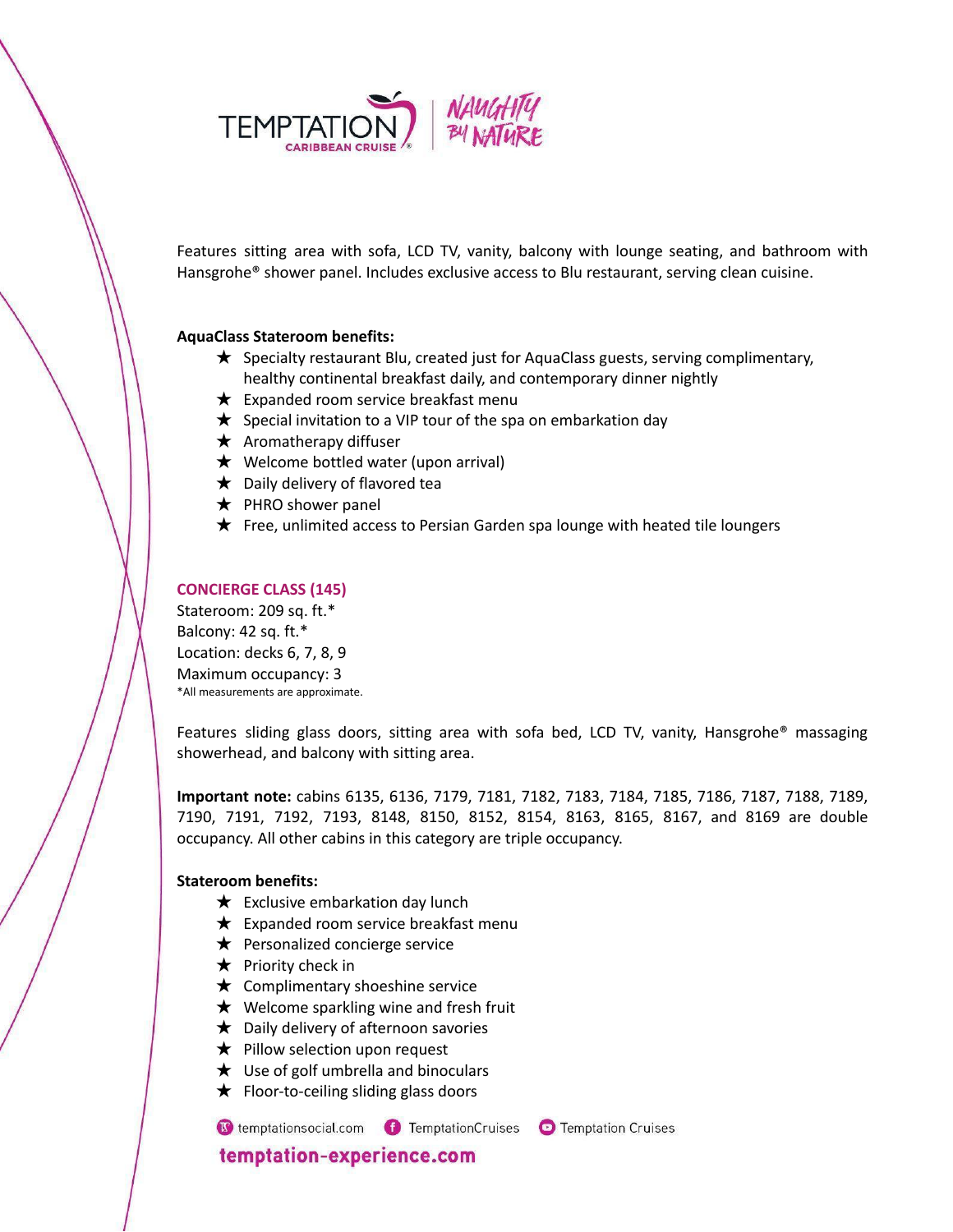

- $\star$  Sitting area with sofa
- $\star$  Veranda with lounge seating

### **STATEROOMS**

#### **ALL STATEROOMS INCLUDE:**

### **DINING**

- ★ Classic Beverage Package
- $\star$  breakfast, lunch, and dinner available in a variety of restaurants
- ★ 24-hour room service (late-night fee)

### **SERVICES**

- ★ Onboard destination concierge
- $\star$  Twice daily housekeeping service (makeup and turndown)

#### **AMENITIES**

- ★ Welcome bag
- $\star$  Custom blended bath products
- ★ Hairdryer
- **★** beach towel service
- $\bigstar$  Plush cotton bathrobes, slippers, and towels

#### **STATEROOM FEATURES**

- $\star$  Specialty showerhead
- $\bigstar$  Dual voltage 110/220 AC
- $\bigstar$  Plentiful storage space in bathroom and wardrobe
- $\star$  Interactive television system
- $\star$  Safety deposit box
- $\star$  Mini fridge\* (charges apply)

#### **FAMILY VERANDA STATEROOMS (12)**

Stateroom: 296 sq. ft.\* Balcony: 242 sq. ft.\* Location: decks 7, 8, 9 Maximum capacity: 3 \*All measurements are approximate.

Features sliding glass doors, LCD TV, and spacious separate sitting area with convertible sofa bed and privacy partition, plus private balcony with deck loungers and outdoor sitting area.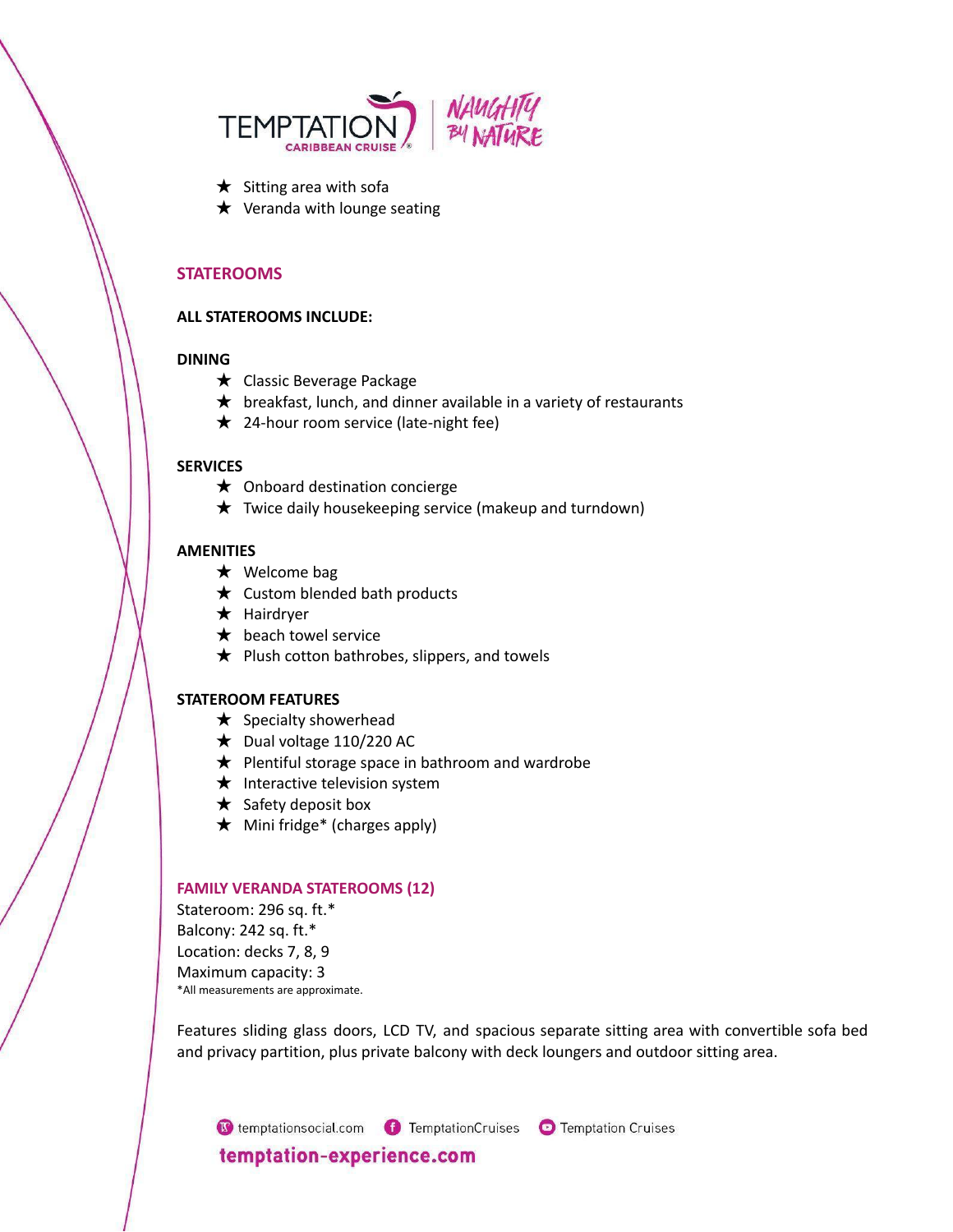

#### **VERANDA STATEROOMS (296)**

Stateroom: 175 sq. ft.\* Balcony: 38 sq. ft.\* Location: decks 6, 7, 8, 9 Maximum capacity: 3 \*All measurements are approximate.

Features two twin beds that convert to queen size, floor-to-ceiling sliding glass doors, sitting area with sofa, plus LCD TV, vanity, mini-refrigerator, and balcony.

**Important note:** double occupancy cabins include 6016, 6021, 6038, 6040, 6042, 6043, 6044, 6045, 6046, 6047, 6049, 6051, 6107, 7014, 7016, 7017, 7018, 7019, 7020, 7021, 7022, 7023, 7025, 7141, 8006, 8026, 8029, 8030, 8031, 8032, 8033, 9004, 9005, 9008, 9009, 9012, and 9015. All other cabins in this category are triple occupancy.

#### **VERANDA PLAYFUL STATEROOMS (13)**

Stateroom: 175 sq. ft.\* Balcony: 38 sq. ft.\* Location: deck 10 Maximum capacity: 3 \*All measurements are approximate.

Features a complimentary bottle of sparkling wine upon arrival, two twin beds that convert to queen size, floor-to-ceiling sliding glass doors, sitting area with sofa, plus LCD TV, vanity, mini-refrigerator, and balcony. These staterooms are the only 13 cabins on deck 10 as the spa is located on that same deck.

**Important note:** all cabins on deck 10 are approx. 150 sq. ft.

#### **OCEANVIEW STATEROOMS (245)**

Stateroom: 171 sq. ft.\* Location: decks 2, 3, 6, 7, 8, 9 Maximum capacity: 2 \*All measurements are approximate.

Features ocean view window, two twin beds that convert to queen-size bed, LCD TV, sitting area with sofa, and vanity. Other amenities include mini-refrigerator, safe, phone, and hairdryer.

C temptationsocial.com C TemptationCruises C Temptation Cruises temptation-experience.com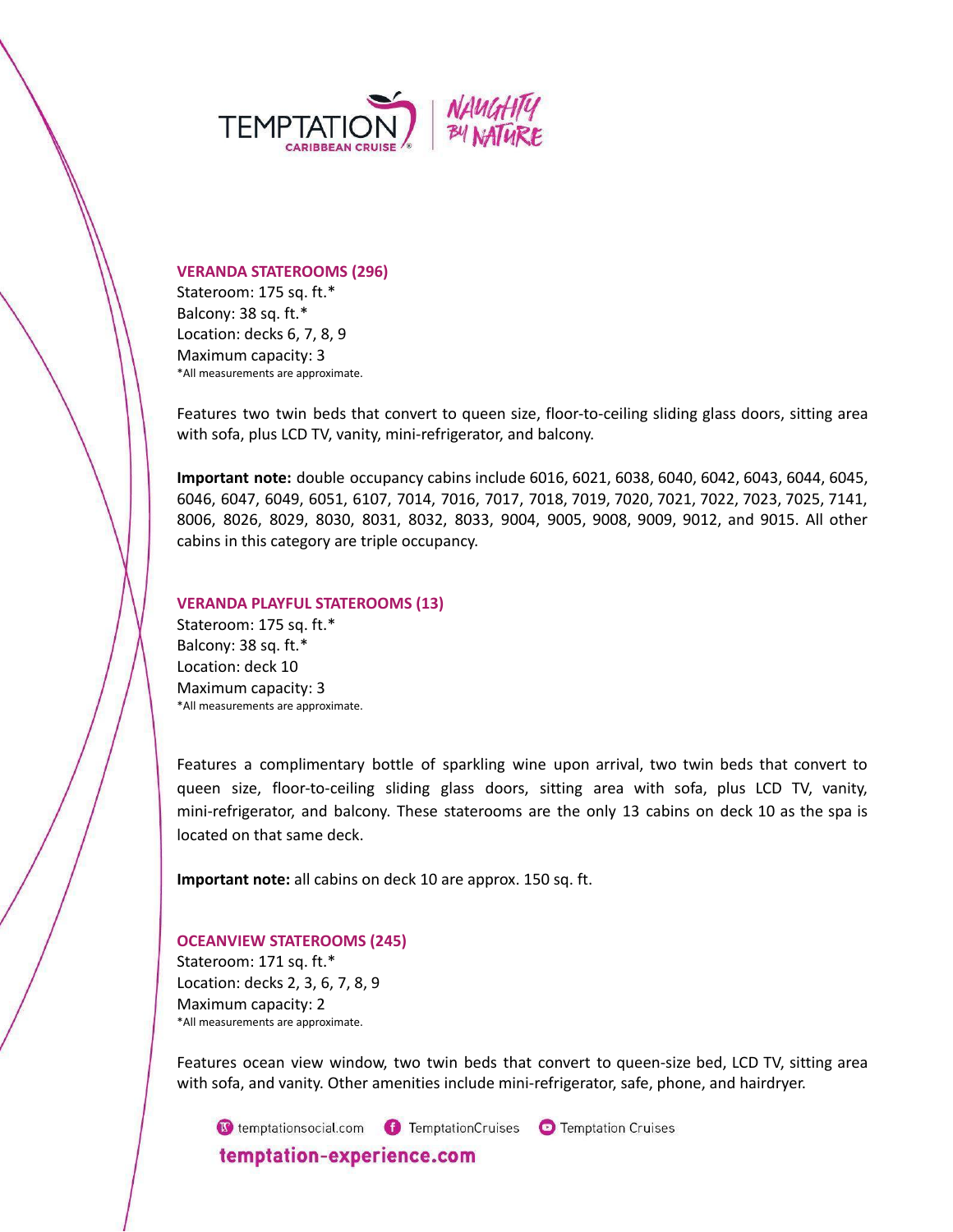

#### **INTERIOR STATEROOMS (213)**

Stateroom: 171 sq. ft.\* Location: decks 2, 3, 6, 7, 8, 9, 11 Maximum capacity: 2 \*All measurements are approximate.

Features two twin beds that convert to queen-size bed, sitting area with sofa, LCD TV, and vanity. Other amenities include mini-refrigerator, safe, phone and hairdryer.

# **ADDITIONAL SERVICES & AMENITIES (\$):**

- $\bigstar$  The Spa by Canyon Ranch
- ★ Hair Salon
- ★ The Fitness Center
- ★ The Casino
- ★ Wi-Fi Packages
- ★ Land Excursions
- $\star$  Specialty Dining
- ★ Shopping

# **PLAYGROUND RULES:**

For all guests to fully enjoy their Temptation Caribbean Cruise experience, we ask you to respect the following playground rules:

- ★ Topless-optional areas: all pools, sun decks, and designated events. Additionally, the couples-only Temptation Grand Hotspot is the only onboard space where full nudity is permitted.
- $\star$  For the comfort of all guests, we ask that you use appropriate attire in all dining facilities and other designated areas that are not clearly marked as topless optional.
- $\star$  The Red Room is an exclusive area for couples and trios only.
- ★ We will be offering a series of workshops throughout your voyage, some will be for couples, others for singles. Please check the daily program for details and choose the one that's right for you.

C temptationsocial.com C TemptationCruises C Temptation Cruises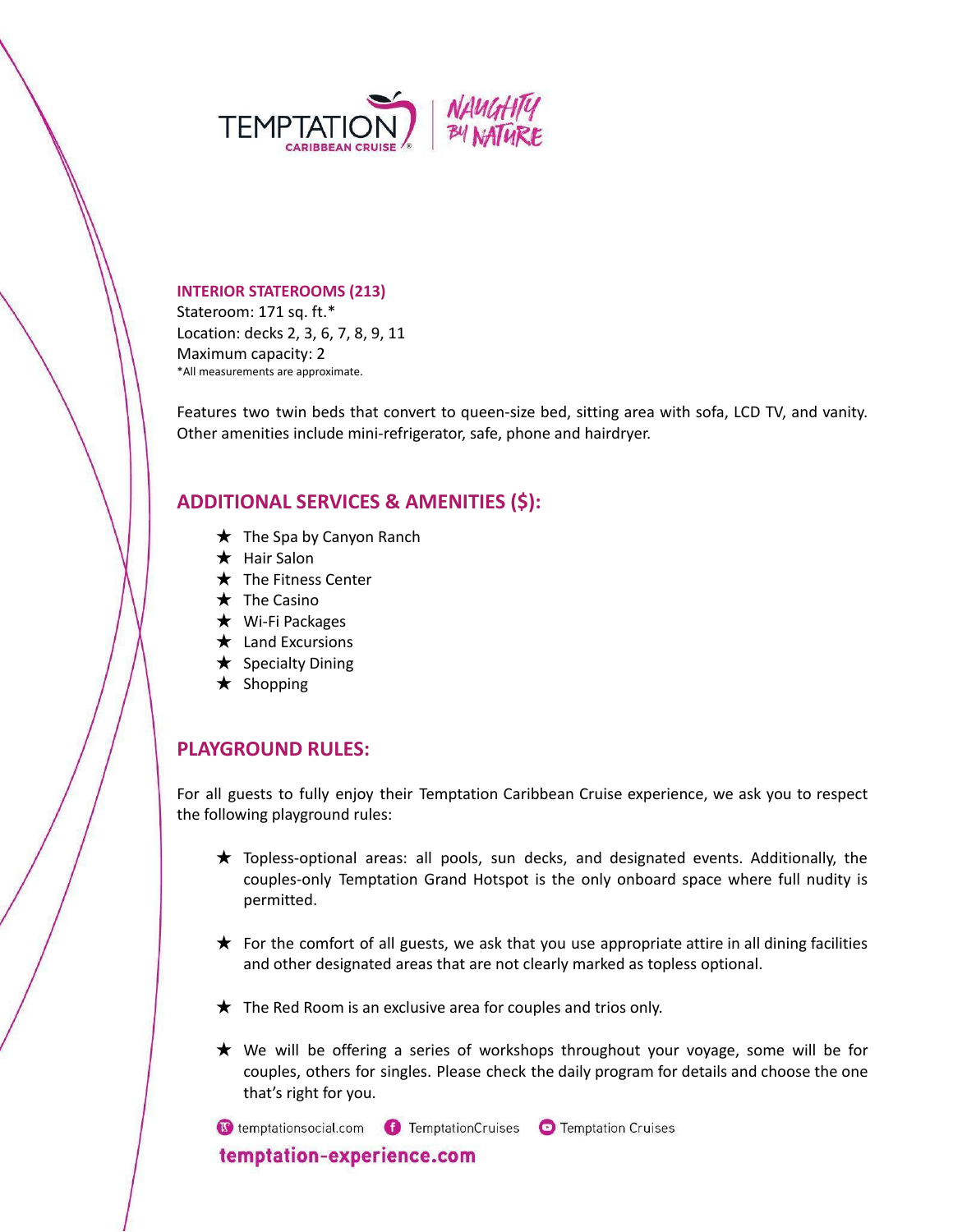

- $\star$  Due to the unique concept of our cruise, we ask that you refrain from taking photos/video in all topless/clothing-optional areas, as well as during stipulated theme nights. Be sure and capture your favorite Temptation Caribbean Cruise moments throughout all other areas around this spectacular ship.
- ★ Please treat other Temptation Cruisers with utmost respect. We don't want to have to give anyone a time-out!
- $\star$  The ship staff has the right to refuse to serve alcoholic beverages to any guest who does not consume alcohol responsibly.
- ★ Balance is important, some like to rest while others party; after midnight, your fellow guests would appreciate it if noise levels are kept to a minimum in our ship's corridors.
- ★ We have created an open-minded ambiance aboard our Temptation Caribbean Cruise; however, drug use will not be tolerated. No illegal drugs or other illegal substances are allowed onboard, at any time. Violation of drug laws may include, but is not limited to, removal from the ship and involvement of the appropriate authorities.
- ★ Neither Temptation Cruises nor the cruise line will be held responsible for items left outside your safety deposit box. Please be sure to place valuable items in the safe.

\*These conceptual Playground rules are in addition to all rules & regulations stipulated by the Cruise Line.

# **SHIP SPECIFICATIONS:**

Total Occupancy: 2,599 Gross Tonnage: 99,940 Length: 965 feet Beam: 106 feet Passenger Decks: 11 Refurbished: TBA Total Crew: 1,027 Ship's Registry: Malta

#### **HIGHLIGHTS:**

1,109 spectacular staterooms and suites 9 restaurants (4 inclusive), 1 coffee shop and room service Bars, lounges & gathering spots 2 pools Spa, salon, and fitness center Casino

C temptationsocial.com C TemptationCruises C Temptation Cruises